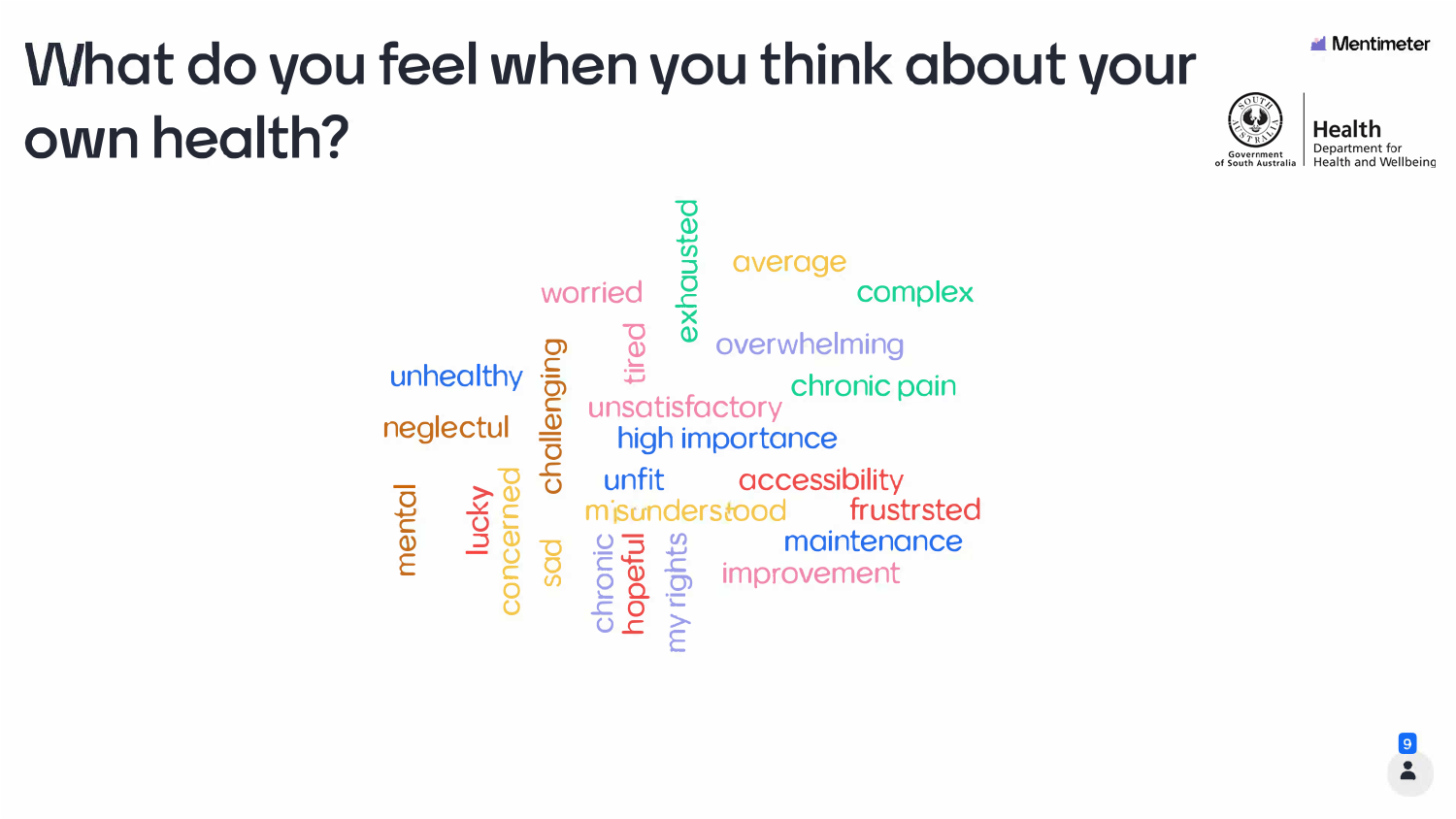# What do you feel when you think about your family's health?

#### $\overline{\mathbf{C}}$  $98$ responsible portwhelmed unfit undiagno hopeful their rights neds attention unhappy

scared

oporting







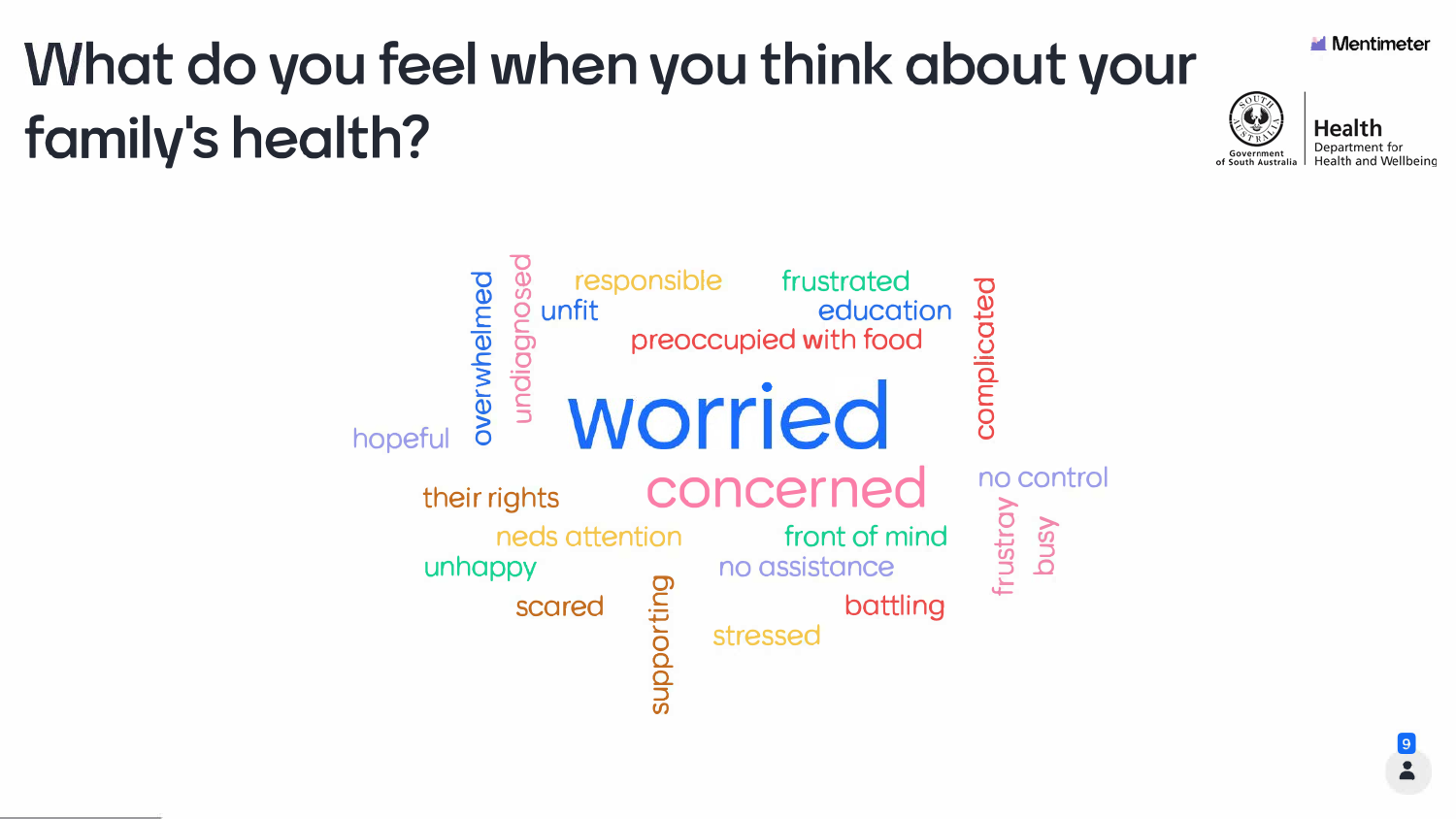# What do you feel when you think about interacting with the health system?

competent battle overwhelmed here we go over complicated dler unwilling to refer public-terrible 8 disconnected intimidat where to number staff who care isolated grateful frustrating don't understand uncomfortable private-great andaids dn pa nsure rushed







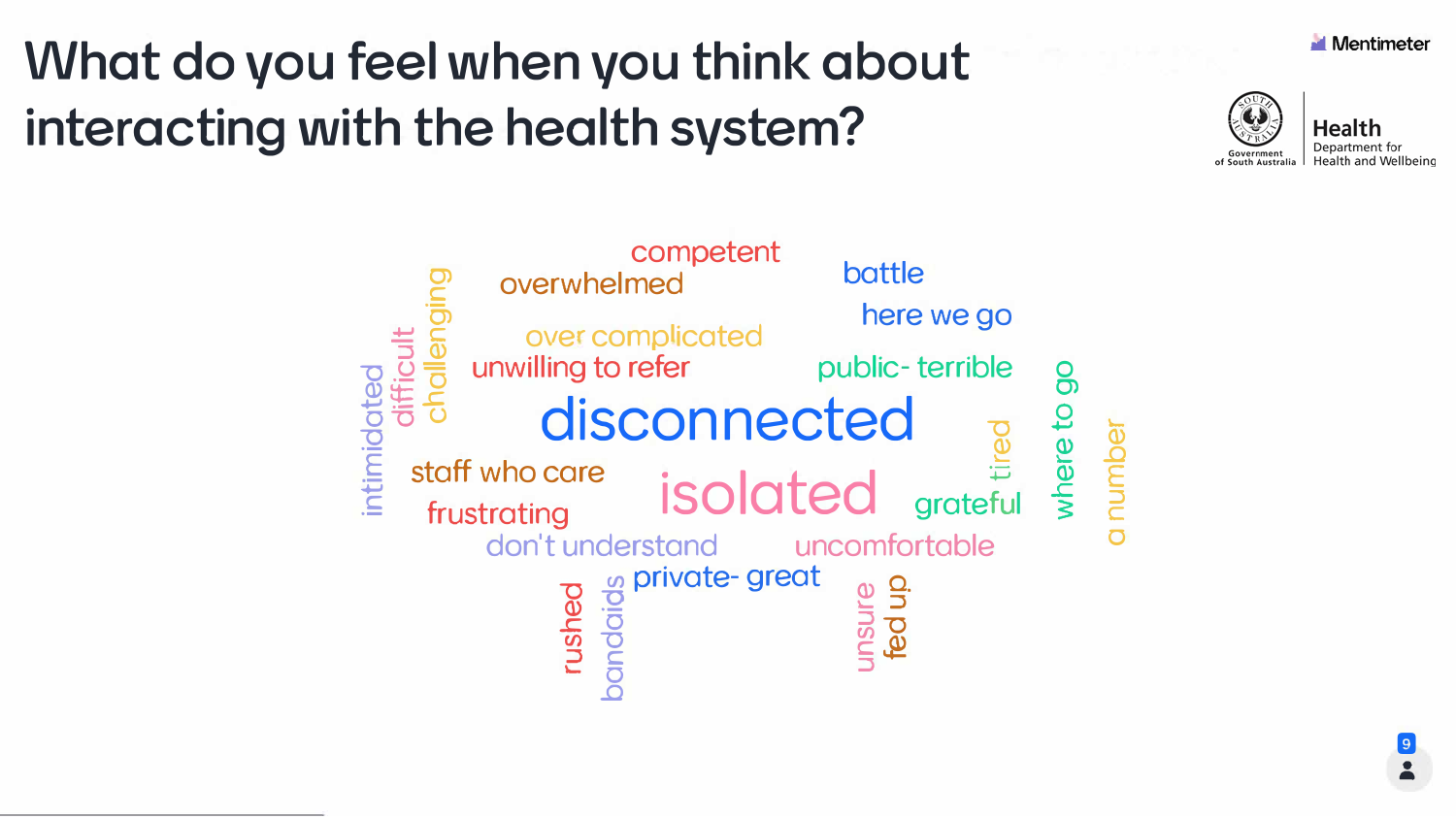#### **Which moments should we look at in depth in the reproductive health journey? (young women)**







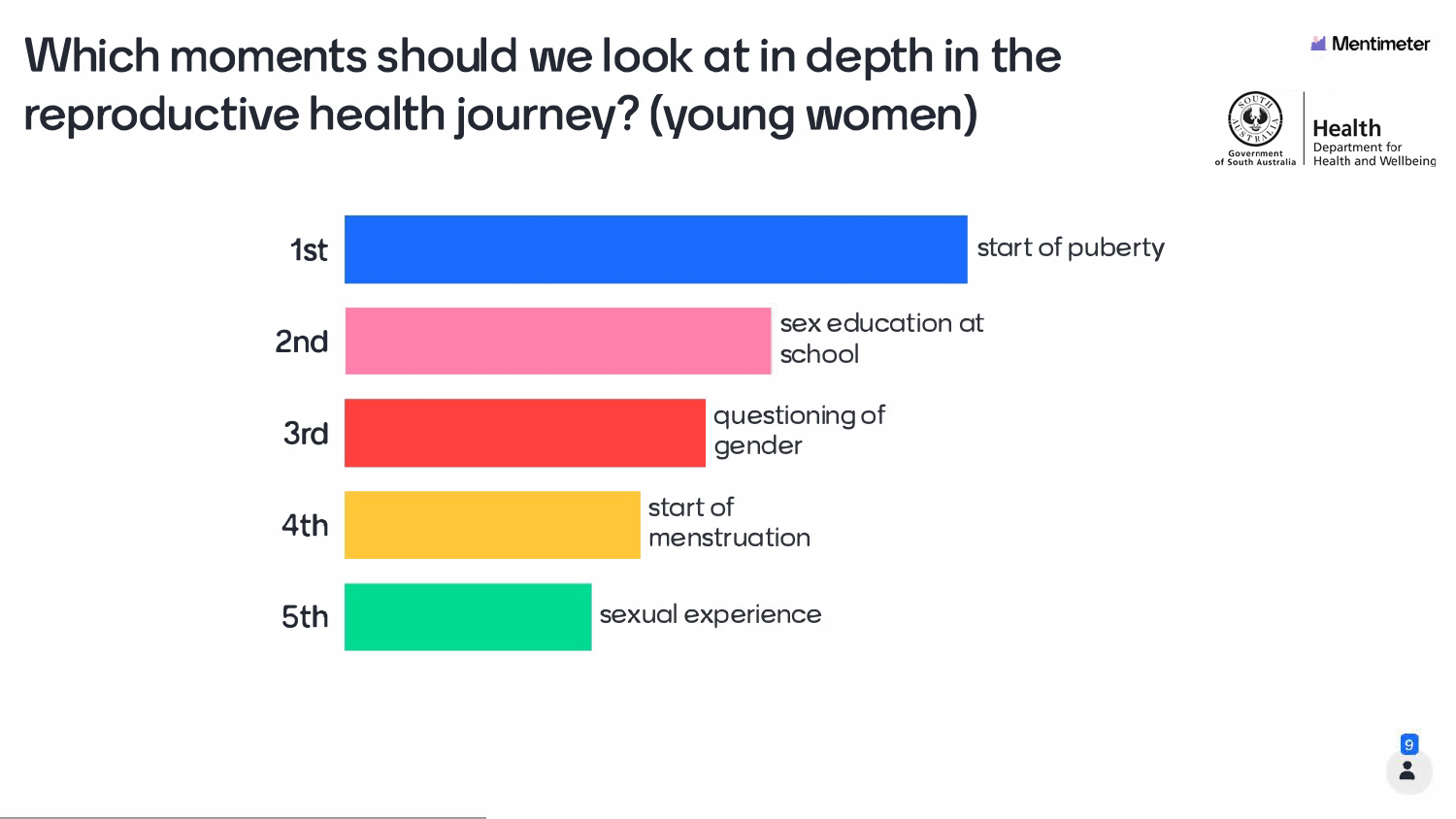## **Which moments should we look at in depth in the maternal health journev?**

access to contraception





infertility & same sex couple fertility services

post-natal depression

decision-making about children



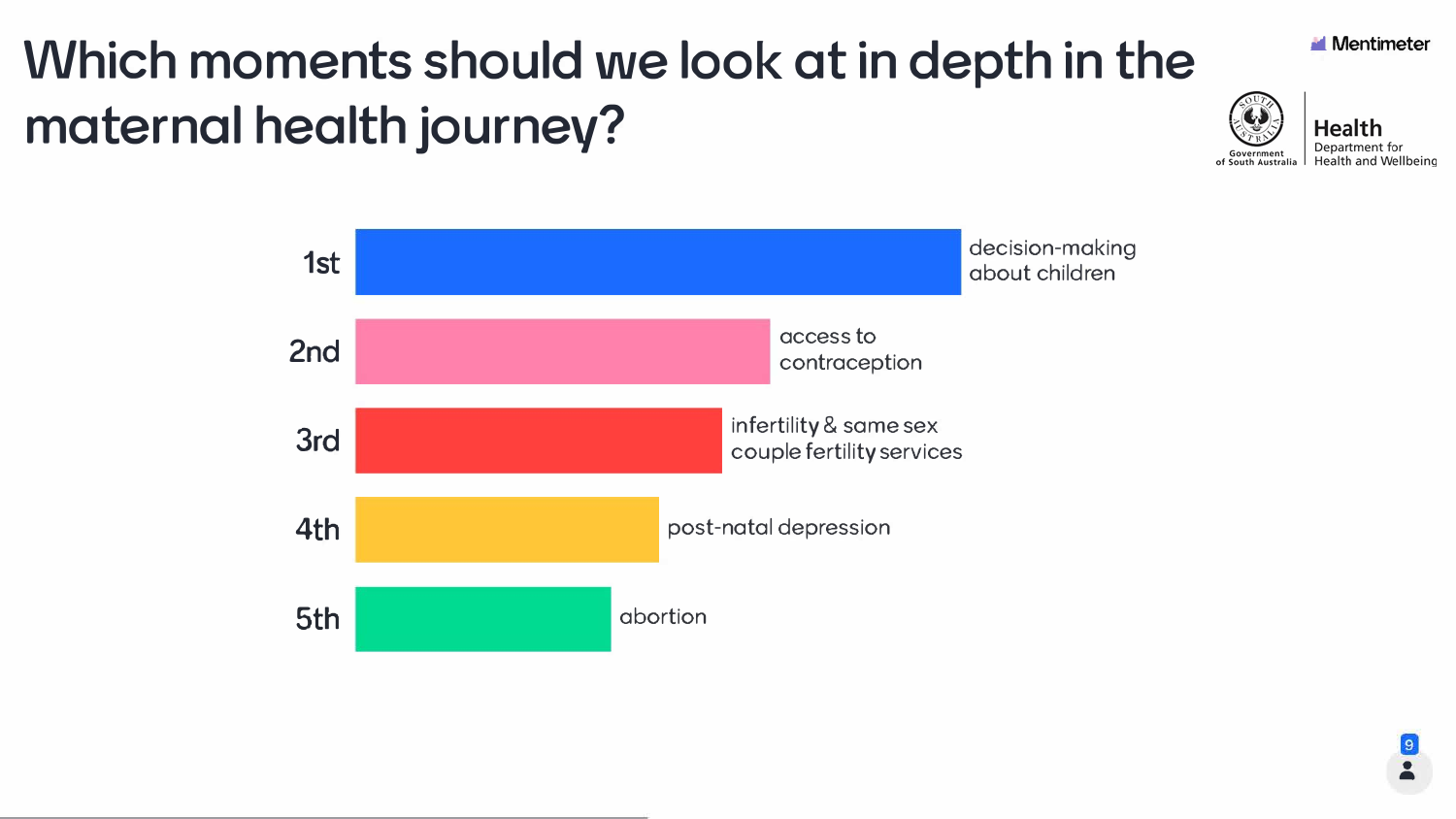## Which moments should we look at in depth in the newborn health journey?



![](_page_5_Picture_2.jpeg)

![](_page_5_Picture_3.jpeg)

![](_page_5_Picture_4.jpeg)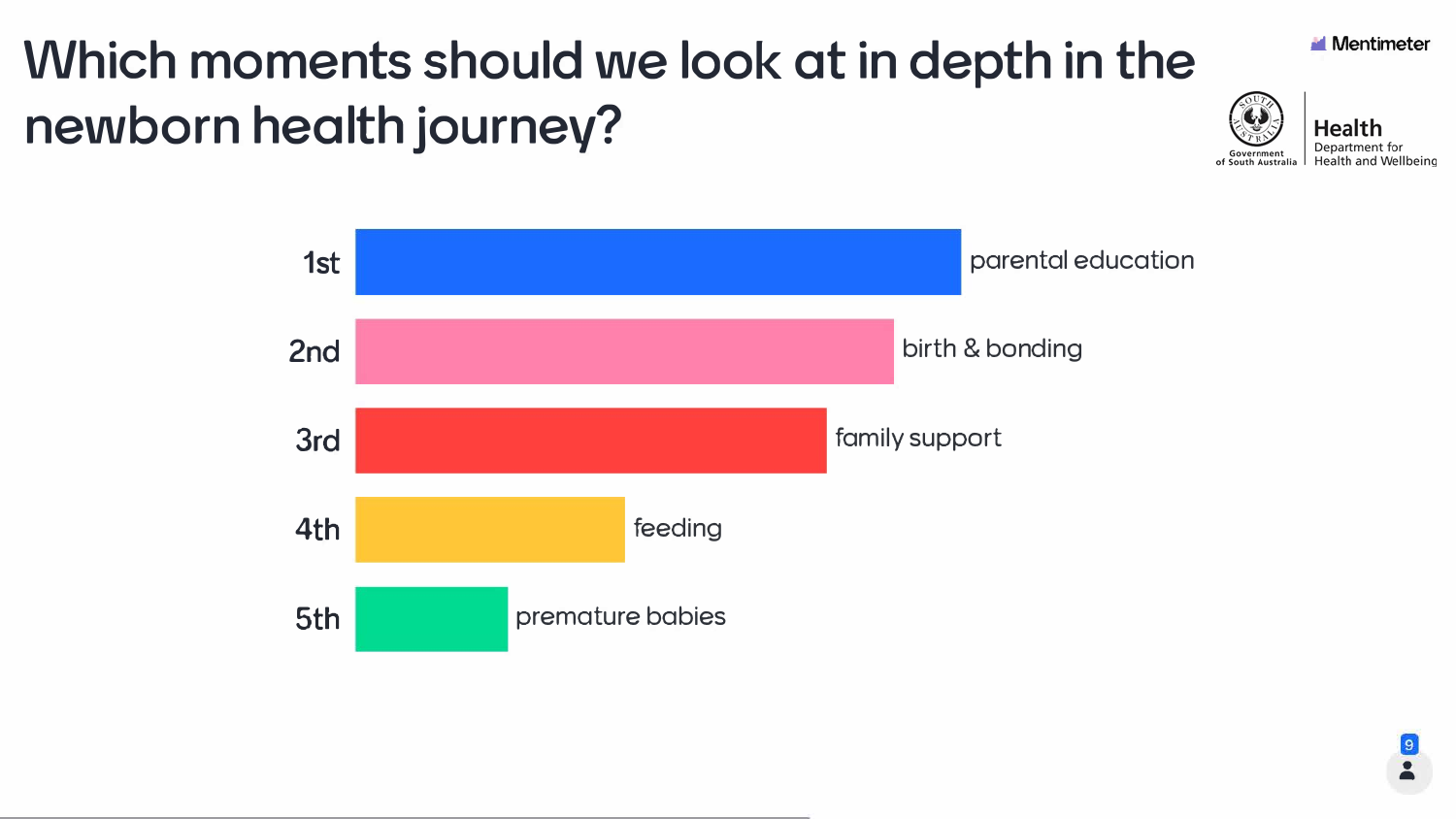## Which moments should we look at in depth in children's health journeys?

![](_page_6_Figure_1.jpeg)

![](_page_6_Picture_2.jpeg)

![](_page_6_Picture_3.jpeg)

![](_page_6_Picture_5.jpeg)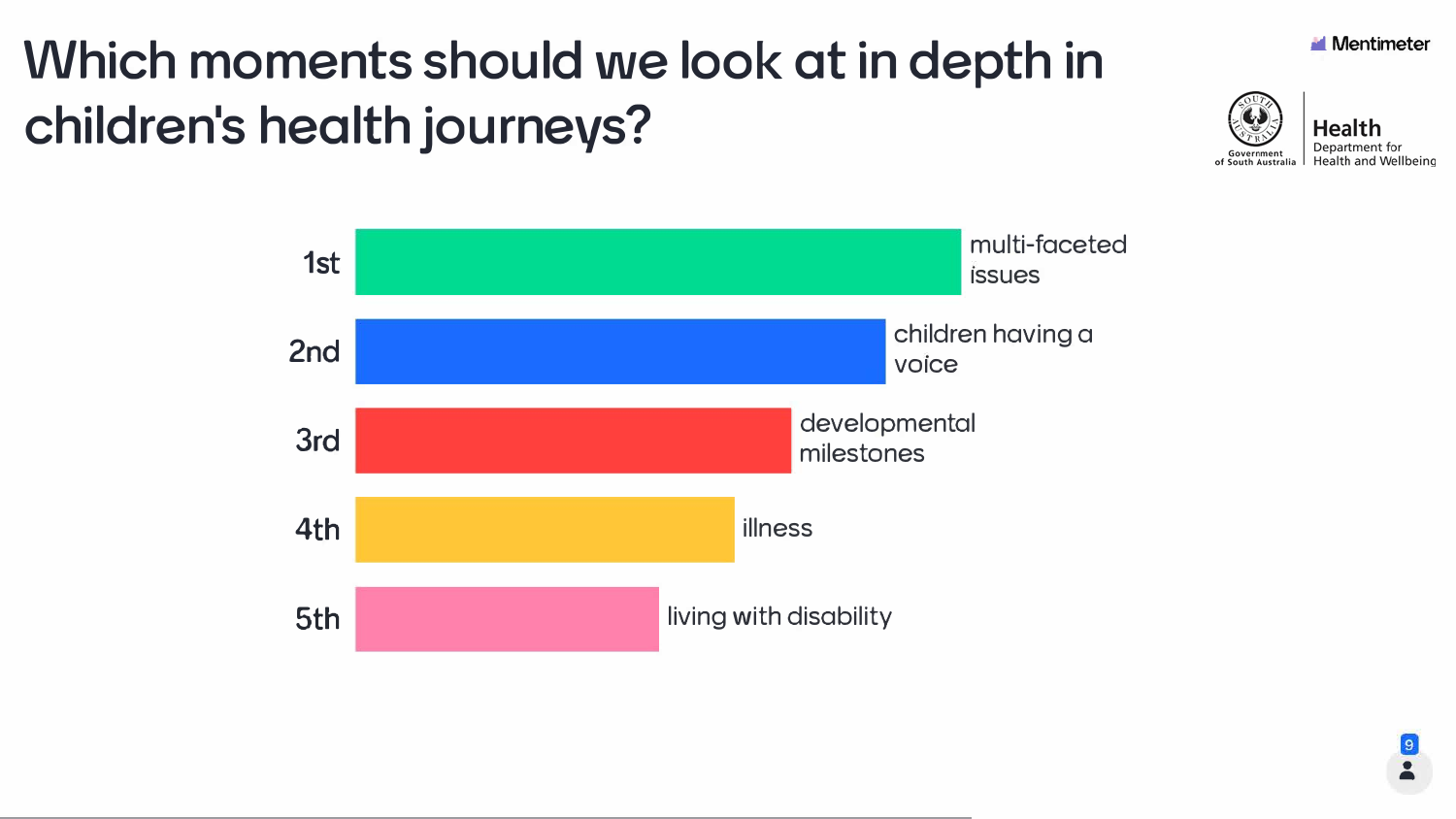# Which moments should we look at in depth in young people's health journeys?

![](_page_7_Figure_1.jpeg)

![](_page_7_Picture_2.jpeg)

![](_page_7_Picture_3.jpeg)

![](_page_7_Figure_5.jpeg)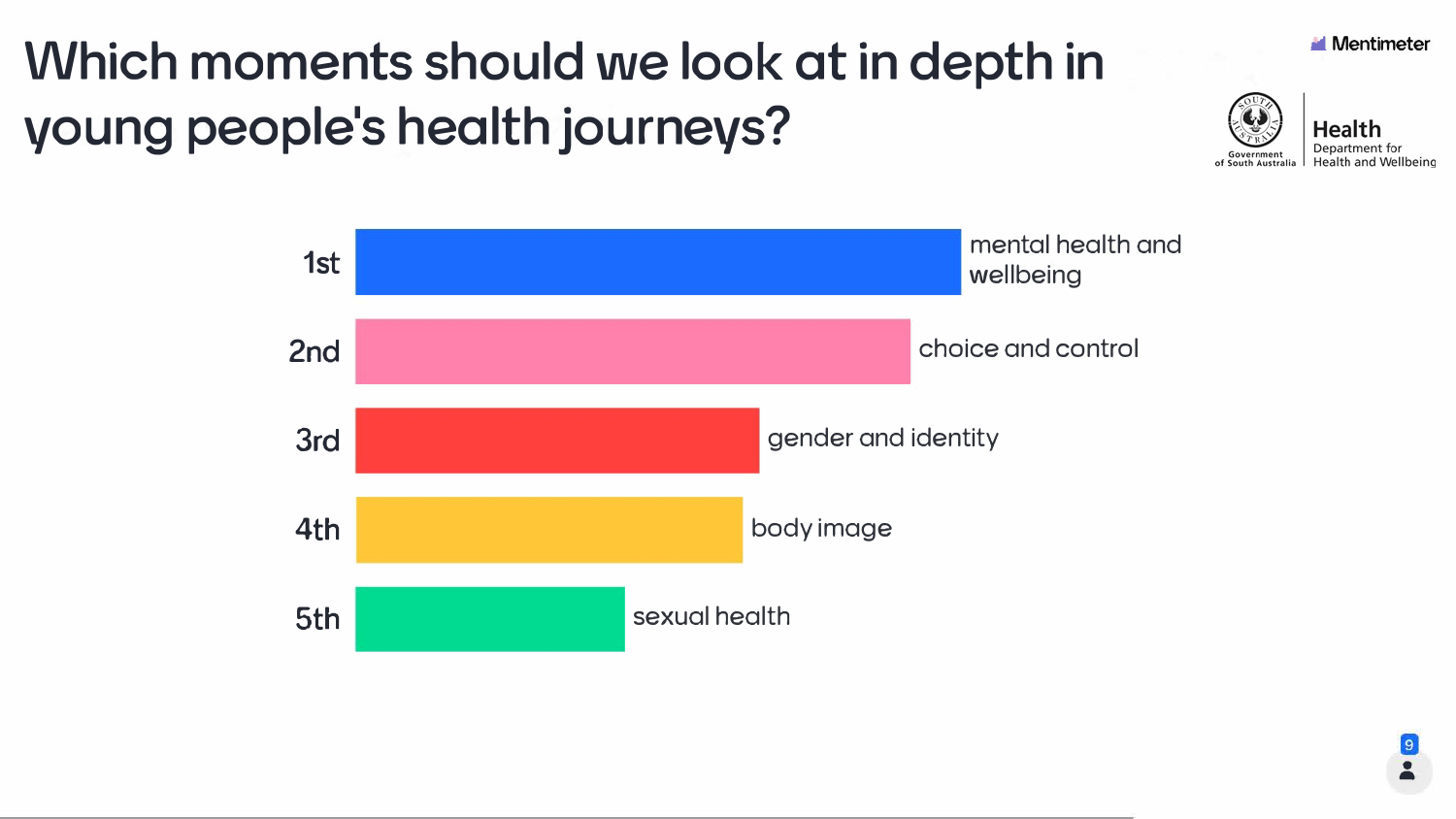#### **Which moments should we look at in depth in the reproductive health journey? (older women)**

![](_page_8_Figure_1.jpeg)

![](_page_8_Picture_2.jpeg)

![](_page_8_Picture_3.jpeg)

![](_page_8_Picture_5.jpeg)